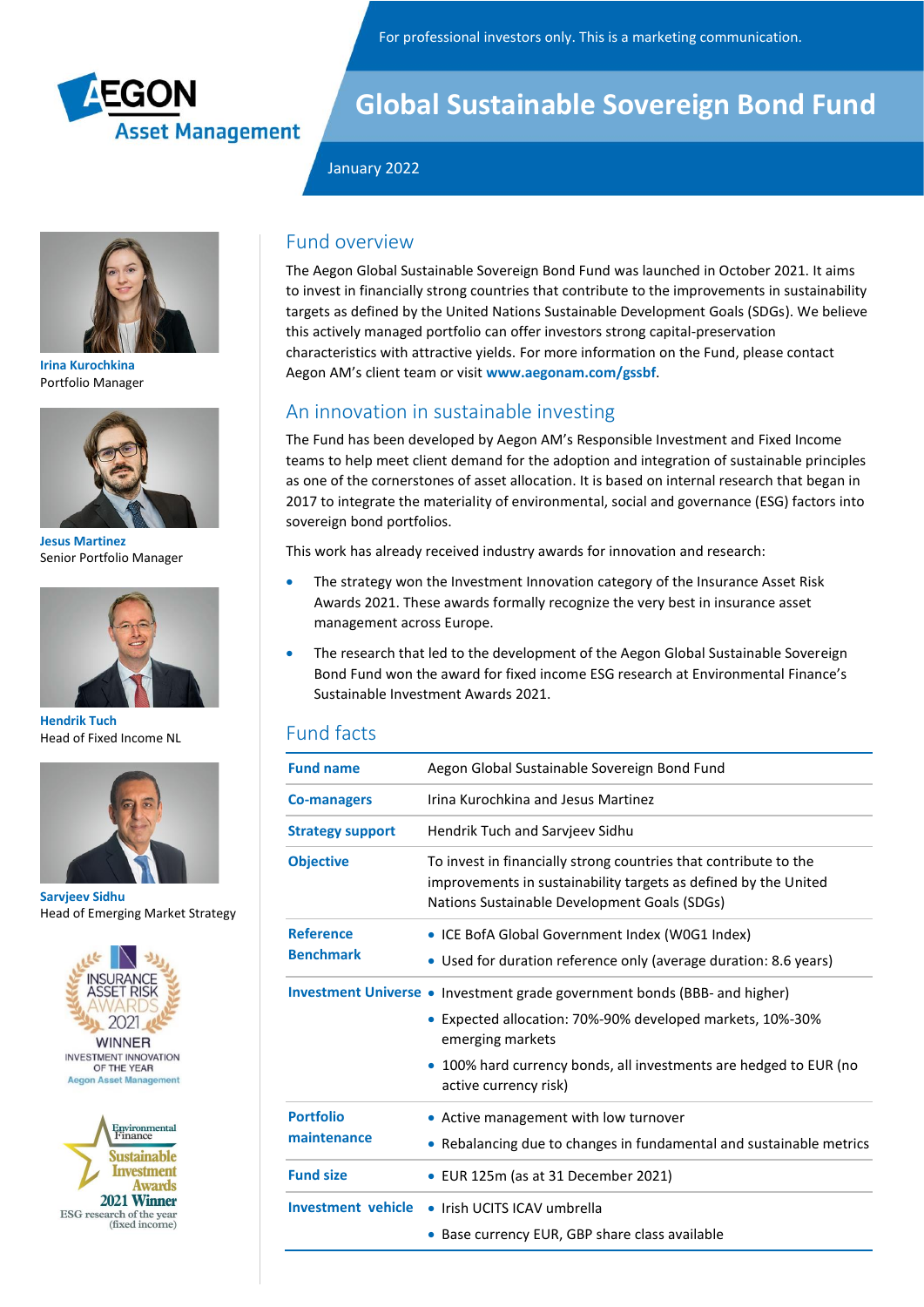

## A distinctive strategy

| <b>Unique methodology</b>                      | While our approach is aligned with UN standards, it reflects the specific challenges at<br>country, income group and regional levels. We identify whether a country is on<br>course to achieve its targets and compare it to representative peers.                                                                                |  |  |
|------------------------------------------------|-----------------------------------------------------------------------------------------------------------------------------------------------------------------------------------------------------------------------------------------------------------------------------------------------------------------------------------|--|--|
| <b>Future-focused</b>                          | The investment universe consists of current sustainable leaders and the leaders of<br>tomorrow - those countries which are visibly moving towards sustainable<br>development. It allows our clients to finance the transition of countries towards<br>sustainability, while also offering yield pick-up versus developed markets. |  |  |
| <b>Climate-focused</b>                         | Climate plays a fundamental role in our analysis and in asset allocation. We examine<br>a country's current policies under the perspective of the transition to net zero.                                                                                                                                                         |  |  |
| <b>Attractive risk &amp; return</b><br>profile | Sustainable countries have the potential to show a higher long-term resiliency under<br>scenarios such as climate change and social instability. Global diversification helps to<br>minimize specific risks, dampens portfolio volatility, and can generate excess returns<br>by capturing an illiquidity premium.                |  |  |
|                                                | Achieving sustainable returns in a stable manner is especially relevant for investors<br>who have long-term investment horizons, including insurance companies and<br>pension schemes.                                                                                                                                            |  |  |
| <b>Global scope</b>                            | Being global in our remit broadens our opportunity-set without tying us to a specific<br>region. The methodology allows us to have opinions on a country's sustainability<br>approach regardless of their rating and whether they have issued bonds or not.                                                                       |  |  |
| <b>Active ownership</b>                        | The Fund offers a first step towards engagement with sovereign issuers. Our regular<br>contact with government officials, debt management officers and other sovereign<br>investors enables us to be an active force for positive change.                                                                                         |  |  |

## Building a sustainable portfolio in sovereign bonds

We aim to offer clients a portfolio of financially robust countries that show a high ambition to tackle the sustainability challenges as defined by the United Nations.

Constructing a sustainably aligned sovereign portfolio starts with a comprehensive bottom-up approach and requires a thorough country-by country assessment. To complement our bottom-up research, we conduct a top-down evaluation to identify portfolio biases, such as regional and specific SDG concentration or the existence of externalities.

We base our sustainability methodology on the works of the Bertelsmann-Stiftung and Sustainable Development Solutions Network (SDSN) partnership, sponsored by the United Nations. Our transparent scoring methodology is founded on this independent and credible framework and leverages reliable data sources. By using more than 100 indicators per country we have built an SDG scoring methodology that allows us to reflect our views on sustainability in 172 countries across the world.

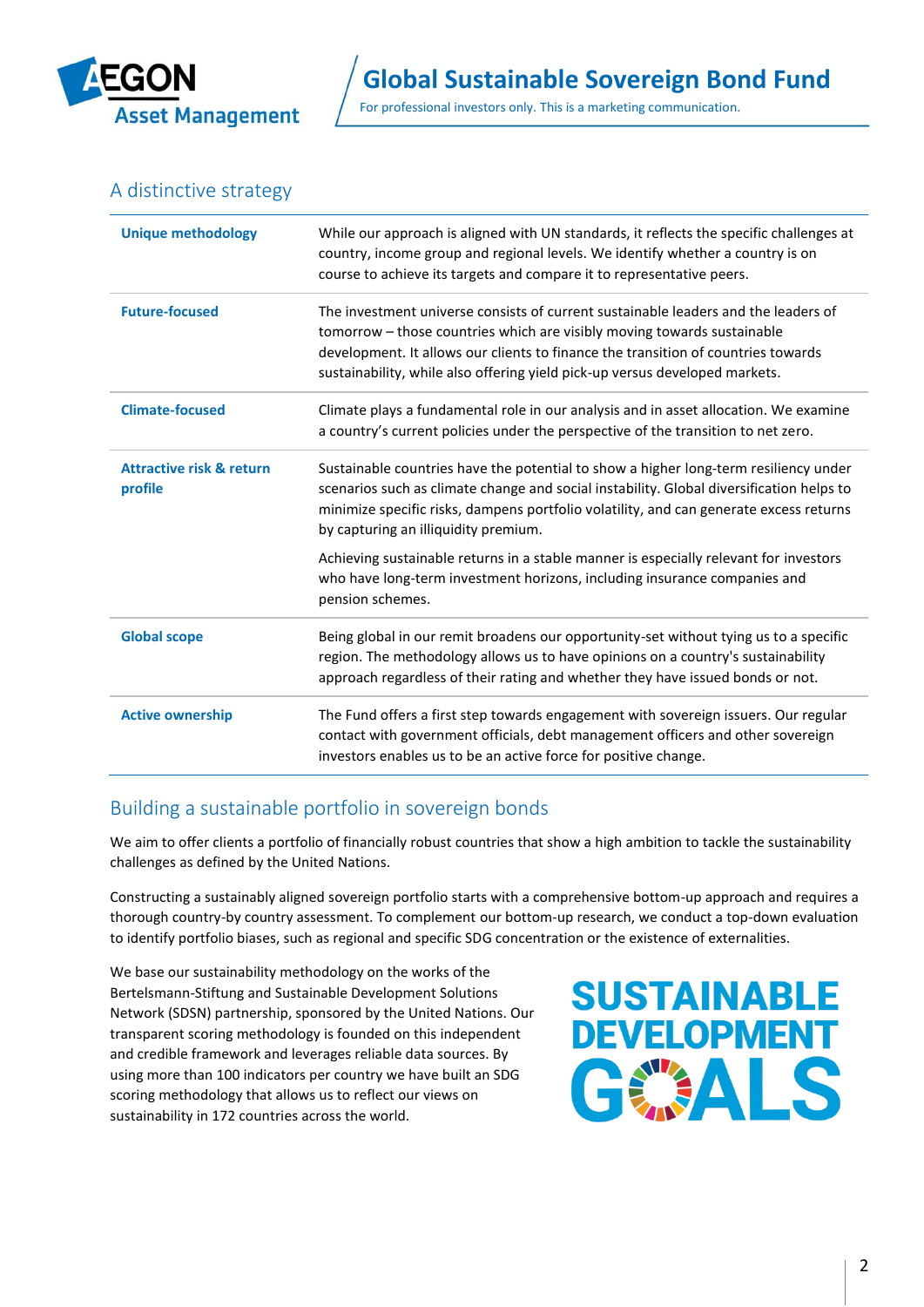

Our investment process follows four principal stages:

| 1. | Data coverage check                     | We exclude from further assessment those countries with insufficient UN SDG data.                                                                                                                                                                                                                                                                          |  |
|----|-----------------------------------------|------------------------------------------------------------------------------------------------------------------------------------------------------------------------------------------------------------------------------------------------------------------------------------------------------------------------------------------------------------|--|
|    | <b>Exclusions</b>                       | Our company-wide exclusions list is aligned with the restrictive measures against<br>countries under arms embargos and governments that systematically violate human<br>rights.                                                                                                                                                                            |  |
| З. | <b>Sustainability</b><br>assessment     | This analysis is based on Aegon AM's proprietary methodology. It results in the<br>country classification and defines the investment universe of the Fund. On a case-by-<br>case basis our Fixed Income Sustainability Committee assesses the sustainability<br>profiles of sovereign issuers and makes a final decision on each country's classification. |  |
| 4. | <b>Final portfolio</b><br>construction. | The final portfolio includes fundamentally attractive countries from our sustainable<br>universe. We assess the materiality of ESG risks at this stage, which complements our<br>fundamental analysis. Countries that help us reaching portfolio diversification:<br>considering regional diversity and risk/return improvements.                          |  |

More details of our process are available on request, including an introductory presentation and standard RFP.

## Investment team overview

The Fund's investment team consists of two lead portfolio managers, supported by inputs from Aegon AM's Head of Fixed Income in NL and Head of Emerging Markets Strategy. Input for country analysis is produced by our team of sovereign analysts.

The Responsible Investment team is involved in country assessments through its responsible investment committee and has a majority in voting on the sustainability categorization of a country.

#### **Portfolio management team, strategy support and research resources**



**Irina Kurochkina** Co-manager 4 years' experience



**Jesus Martinez, PhD, CFA** Co-manager 13 years' experience



**Hendrik Tuch, CFA** Head of Fixed Income NL 22 years' experience



**Sarvjeev Sidhu, CFA** Head of Emerging Market Strategy 30 years' experience

| <b>Fixed income research</b>          |                                   |                                                               | <b>Responsible investment research</b>              |
|---------------------------------------|-----------------------------------|---------------------------------------------------------------|-----------------------------------------------------|
| Sovereign credit, rates &<br>currency | <b>Sovereign</b><br>research      | <b>Leveraged Finance &amp;</b><br><b>Emerging Market Debt</b> | <b>Global Responsible</b><br><b>Investment Team</b> |
| 12 portfolio managers                 | 3 professionals                   | 15 portfolio managers                                         | 17 professionals*                                   |
| Average 18 years of<br>experience     | Average 23 years<br>of experience | Average 21 years of<br>experience                             | Average 12 years of experience                      |

Source: Aegon AM. Years of experience as of June 30, 2021. \*As of 30 September 30, 2021.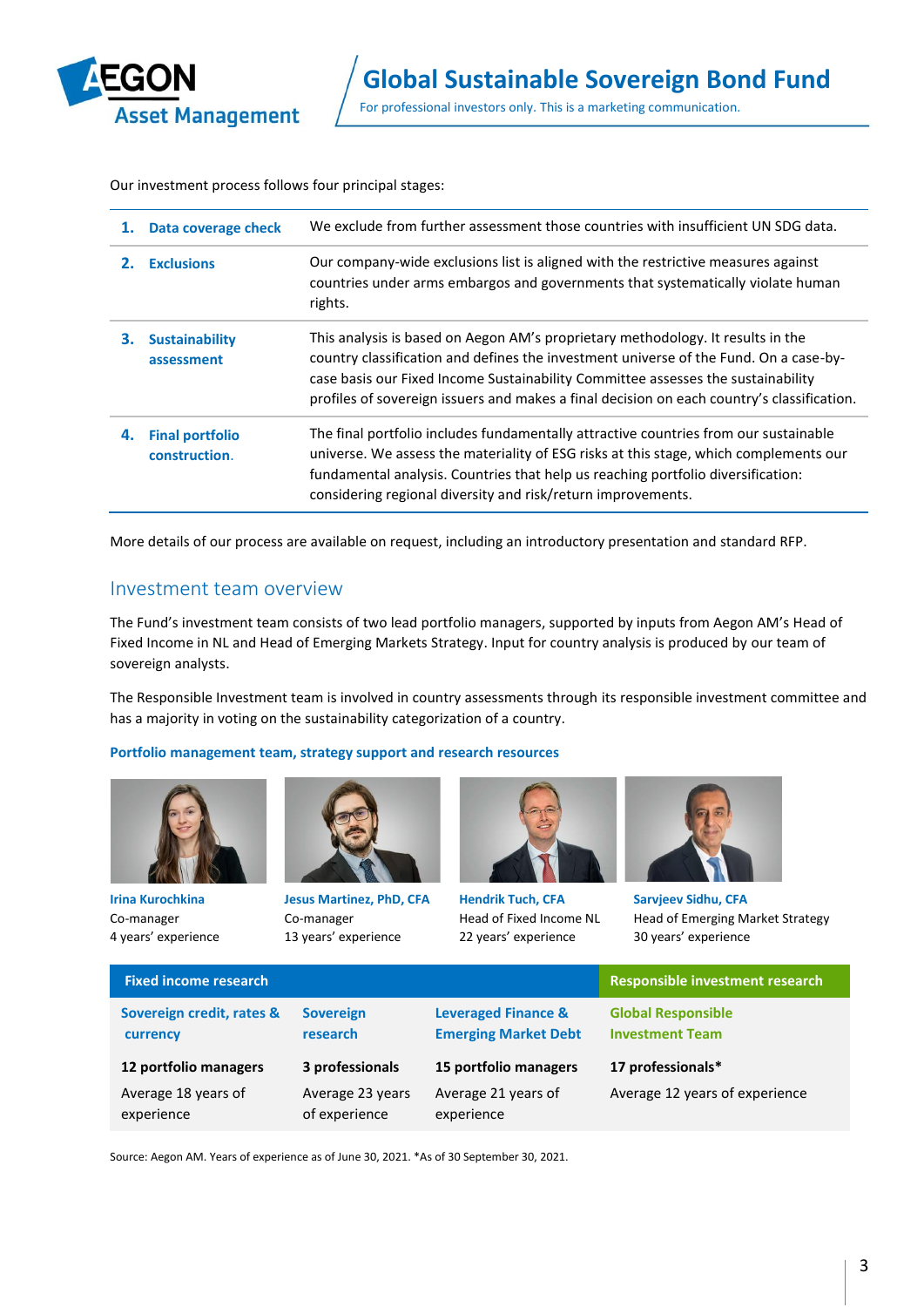

## Partnerships and endorsements

The Aegon Global Sustainable Sovereign Bond Fund has been selected as a best-in-class example of sustainability alignment by the Global Ethical Finance Initiative (GEFI), an organisation which manages programmes to promote finance for positive change.

Initial investors will include Aegon UK, which made an £100m initial investment in the sterling share class of the Fund as part of the default offering of its Universal Balanced Collection. This demonstrates Aegon UK's commitment to making its default pension funds carbon net zero by 2050.

Both Aegon AM and Aegon UK partnered with GEFI to introduce the Strategy at COP26, the 26<sup>th</sup> United Nations Climate Change conference, which was held in Glasgow in November 2021.



# Our responsible investing credentials

Over the last 30 years, we have built a comprehensive responsible investment approach consisting of three pillars: ESG integration, active ownership and solutions.

Through our dedicated responsible investment team, we are continually expanding ESG integration across investment strategies, strengthening our active ownership efforts and expanding our client-centric responsible investment strategies.



Source: Aegon AM, as of June 30, 2021. Assets under management/advisement excludes joint ventures. Responsible investment products and services may vary regionally. Refer to the disclosures for additional information.